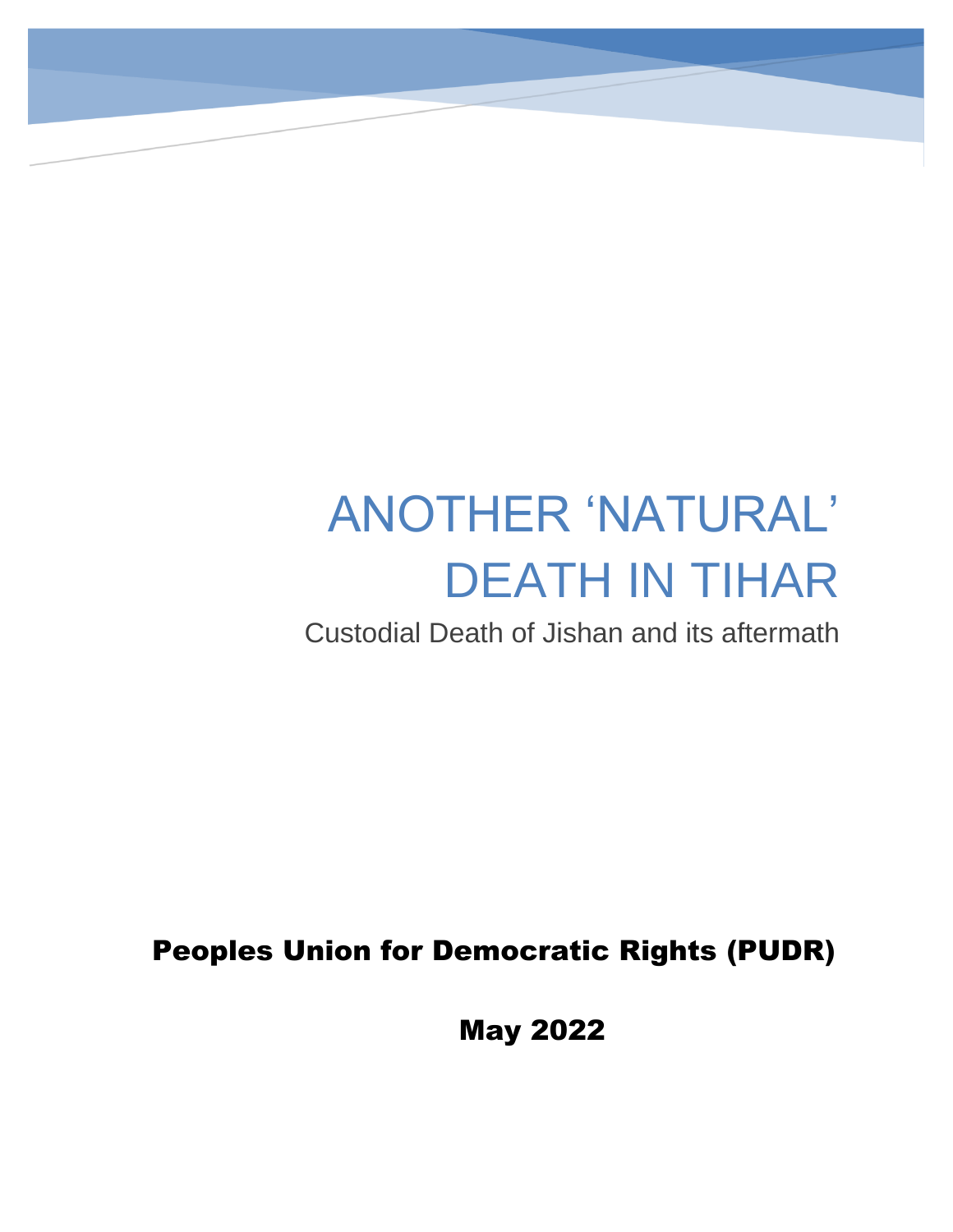On 15 February 2022, 19 year old Jishan, died in judicial custody of Delhi's Tihar Jail. He had been brought to Deen Dayal Upadhyay Hospital by the jail authorities and died there. Jishan was an undertrial, who had been arrested for a petty theft in November 2021. He had been a healthy young man and had not complained of any illness when family members met him while he was in jail. When they received his body after the post mortem investigation, they discovered that it had multiple bruises and fractures. There was a public protest by people of the neighbourhood, and they demanded that Jishan's death be investigated and the reason why a healthy young man had died so suddenly and mysteriously, after suffering such violence, be clearly established. The incident received some initial media coverage mainly in [one media portal,](https://maktoobmedia.com/2022/02/19/18-year-old-jailed-muslim-youth-dies-in-delhi-family-alleges-torture/) and further coverage following the investigation and press conference by a [civil society group](https://www.bing.com/search?pc=COSP&ptag=D041522-N9997AD0447C6901&form=CONBDF&conlogo=CT3335361&q=jishan%20jan%20hastakshep) shortly after the time of occurrence. Even as the matter died down in public memory thereafter, and was not raised again by the mainstream media or authorities, Jishan's family and neighbours remained hopeful that the truth about his death and his many untreated injuries would emerge, and justice would be done.

#### They are still waiting.

PUDR carried out an investigation of this incident and its aftermath and spoke to the family and neighbours of the victim, the present lawyer handling the case and the police and jail authorities, and consulted the official documents available with the family and lawyer. Following is the report of its investigation into this case of custodial death of Jishan in Tihar Jail on 15 February 2022 and its aftermath.

### **The arrest**

Jishan had been picked up in the early hours of 19 November 2021, around 3.30 am, by the Preet Vihar police for stealing packets of cigarettes from a local shop selling water bottles, cigarettes, *namkeens* etc. in East Guru Angad Nagar. The shop-owner received a call from the police at about 3.30 am that his shop had been broken into. When he reached the shop Constable Ombir Singh present there showed him two broken locks found there and also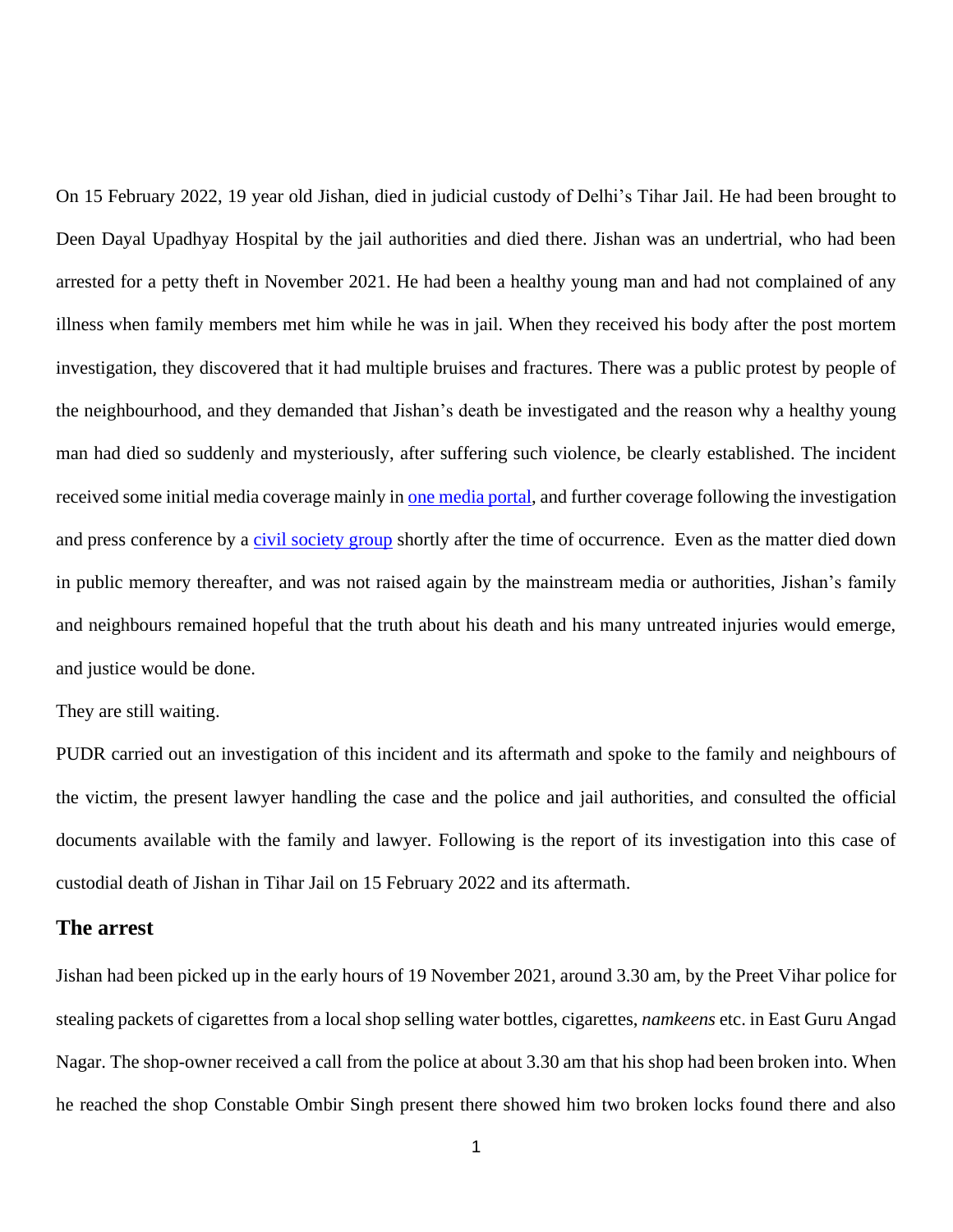showed him the youth, Jishan who, according to the Constable, had been attempting to escape after stealing a number of cigarette packets in a big plastic bag and had been apprehended by the police. The policeman then took Jishan, along with the broken locks and also an iron rod (that Jishan allegedly had with him), and the packets of cigarettes to the PS, and the shop-owner accompanied them and officially filed the complaint and the FIR (no. 455 of 2022) was lodged. Jishan was charged under Sections 457/380 of the IPC for trespass and theft. Thereafter he was presented in court and sent to Tihar Jail.

## **Background**

Jishan or Aanu, as he was fondly called in the neighbourhood lived in one of the *jhuggis* (officially T Huts) near Radhu Palace, in Laxmi Nagar area of east Delhi. The family hails from Bijnor in Uttar Pradesh, and his father Mohd. Yakub (45 years) came to Delhi 35 years ago. He is a cycle-rickshaw puller who earns and his wife and Jishan's mother, Shanno (42 years) is a domestic worker in the neighbouring better off localities. Jishan and his five siblings were born in Delhi – one of his two older brothers is disabled, while the other works at a local barbers' shop. One of his sisters has got recently married, and the other younger siblings do not go to school. Jishan himself had studied upto class 7 and since then, taken up different jobs – helping out at a motor mechanic's shop, or carpenters, or helping his uncle at a junk dealing shop. The small *jhuggi* cluster where he lived is comprised of densely packed cramped shanties, with apparently around 700 people living in the small area of roughly 200 square metres. The access to Jishan's house is through a small 5 feet wide *gali* with an open drain running in it. The house is a tiny, narrow structure painted blue inside, a space of 10 feet by 6 feet in which 7 persons used to stay. Jishan was a well-liked young man in the neighbourhood, one who did not have bad habits, was helpful and financially supported his family.

The family learnt of Jishan's arrest from the police on 19 November 2021 who summoned them to the PS. The local neighbourhood youth contested the police claim about his theft and held that he had only taken one or two cigarette packets. The police summoned Jishan's family to the PS after his arrest. They allegedly demanded a sum of Rs. 15000 to let him go. However this was a sum they could not afford to pay as, apart from their usual lack of resources, they had got additionally burdened by debt recently in the process of arranging their daughter's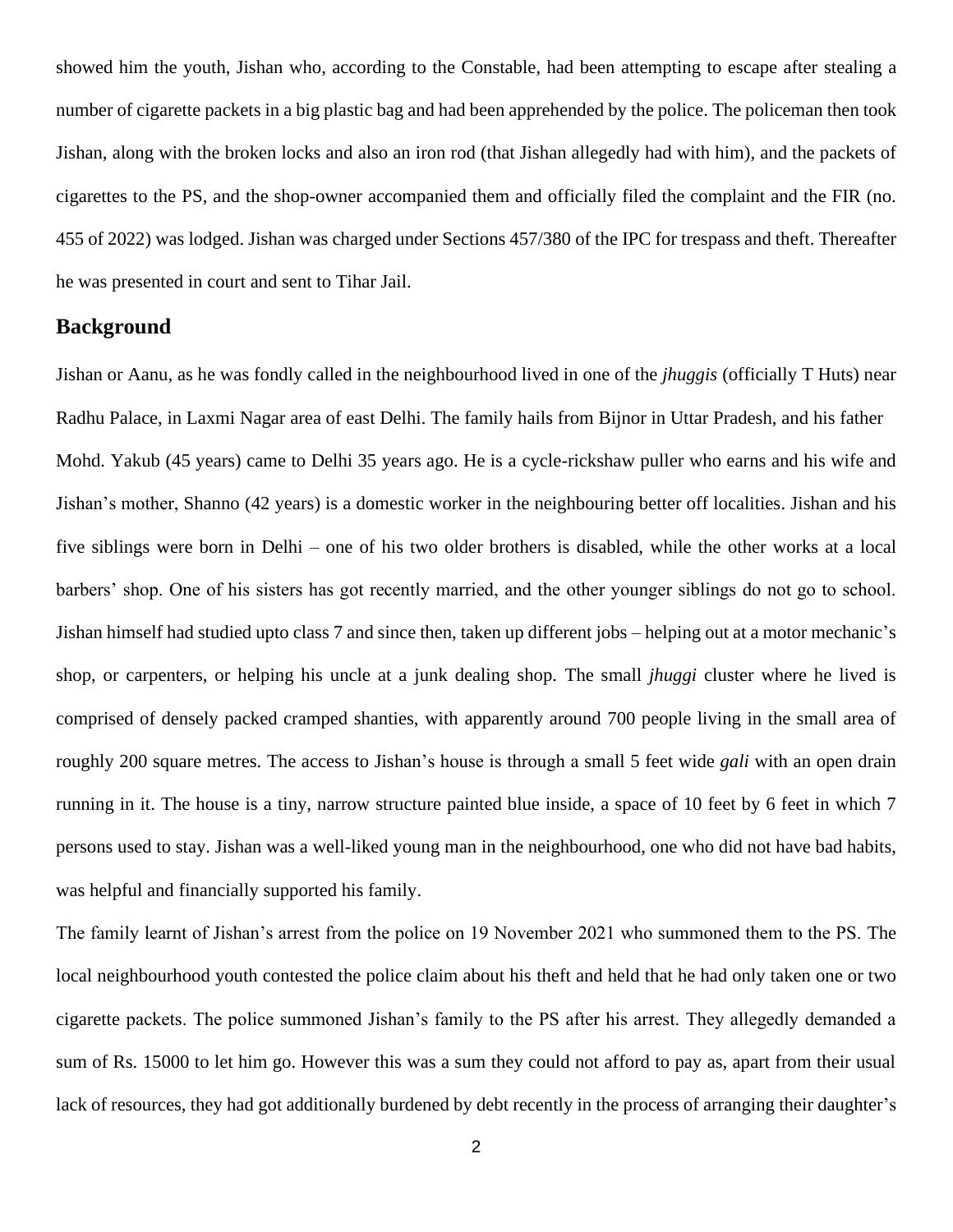(Jishan's sister's) marriage. They had hoped that since it was not a grave offence Jishan would soon get out of jail.

In Tihar, Jishan was incarcerated in Central Jail 5. His family went to meet him (*mulaqaat*) at least three times between his arrest and death and give him money twice for things like soap and canteen purchases. They met him last on 27 January, 2022. They believe he was healthy and never reported any health issues or troubles when they met, nor did he appear at all unwell. Jishan was granted bail by the court on 25 January, 2022 (after being rejected twice before) against a bail surety of Rs. 20000 which his family was unable to pay. Two virtual hearings were reportedly held in January and early February and Jishan was represented by a lawyer from the Legal Aid Services. Jishan had, reportedly, been given unconditional bail (without the surety, on personal bond) and was to be released on 14 February.

On the morning of 15 February 2022, Jishan's mother got a call from a relative, who had been contacted by the police, saying that Jishan was unwell and they should reach the Deen Dayal Upadhyay (DDU) Hospital. When she along with other family members reached the Hospital, they were informed by the police (ASI Niranjan Lal of Hari Nagar PS) that Jishan was dead. They were told that he had died due to chest pain, low platelet count and brain haemorrhage. They found his body in the morgue in an unrecognisable state and covered with blood stains and injuries. They were not allowed to take the body then as the post mortem investigation was pending.

## **Aftermath**

Jishan's body was handed over to the family on 17 February, 2022, three days after the death, following the post mortem conducted by a Board of Doctors of the DDU Hospital. After the post mortem they took his body back to their own locality for final rituals. When they began to clean his body for ablution before burial (*ghusal*) they found injury marks and extensive bruising around eyes, neck, shoulder, calves and knees. They also believe that his bones – ribs, shoulder, knee – were broken. They took photographs and videos of these injuries which the PUDR team has seen and which are available in the public domain. Grieving and angry, Jishan's family and their agitated neighbours decided to protest and blocked the road around their *jhuggis*, demanding an inquiry into Jishan's death, believing that he was killed brutally inside the jail. They managed to get a written assurance from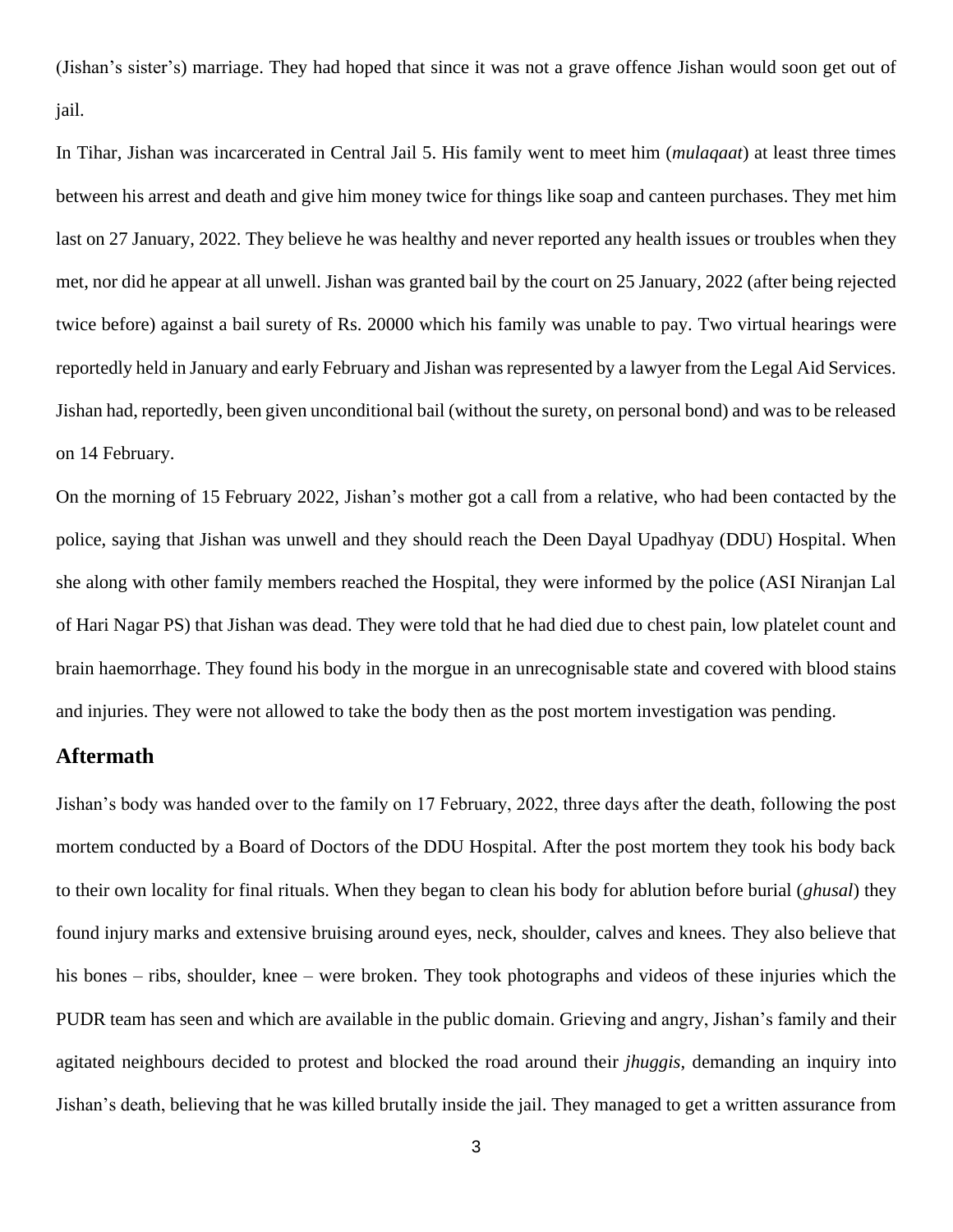the SHO, Preet Vihar PS Inspector Hiralal that they would be given the post mortem report, videographic proof etc. as soon as these were completed. Their demand for an independent investigation into his death, to also unravel the causes for the unexplained injuries on his body has not been met.

#### **NHRC**

Particularly following the complaint of the civil rights group that investigated the incident shortly after its occurrence, the NHRC took cognizance of this case of Jishan's death and registered a case (no. 1444/30/9/2022- AD) to look into the case of custodial death as well as the issue of compensation. The jail authorities and police at Hari Nagar PS stated that they have submitted all relevant information and records pertaining to Jishan to the NHRC. They claimed that they routinely report all cases of deaths in Tihar Jail to the NHRC as these are technically 'custodial'.

Meanwhile the inquest was also initiated routinely as in all matters of deaths in Tihar jail under the judicial magistrate – in this case at the court of a Metropolitan Magistrate in Tis Hazari. The post mortem was carried out at the behest of the same magistrate by a board of doctors of the Deen Dayal Upadhyay Hospital on 17 February as mentioned previously.

#### **Post-Mortem report**

Drawing upon the inquest papers the post mortem report gives a brief report and a timeline of Jishan's medical problems. It states that on 10 February he reported to the Central Jail 5 dispensary with complaints of 'chest pain' and 'swelling.' On 12 February Jishan was referred to DDU Hospital for a 'complaint of fall' at ward no. 3 of central jail. He was given treatment and was instructed to follow up in 7 days in OPD. On 14 February 2022, he was again referred to DDU Hospital for complaints of gum bleeding, pain and swelling at forehead. Jishan was diagnosed with severe thrombocytopenia (very low platelet count of 6000) and was 'managed accordingly'. The report states that Jishan expired on 15 February 2022 at 1.10AM, during the 'course of treatment at DDU Hospital'.

Apart from this, the external examination in the post mortem lists **7 external injuries**:

1. Reddish bruise of size 2cm x 1cm on the right side of forehead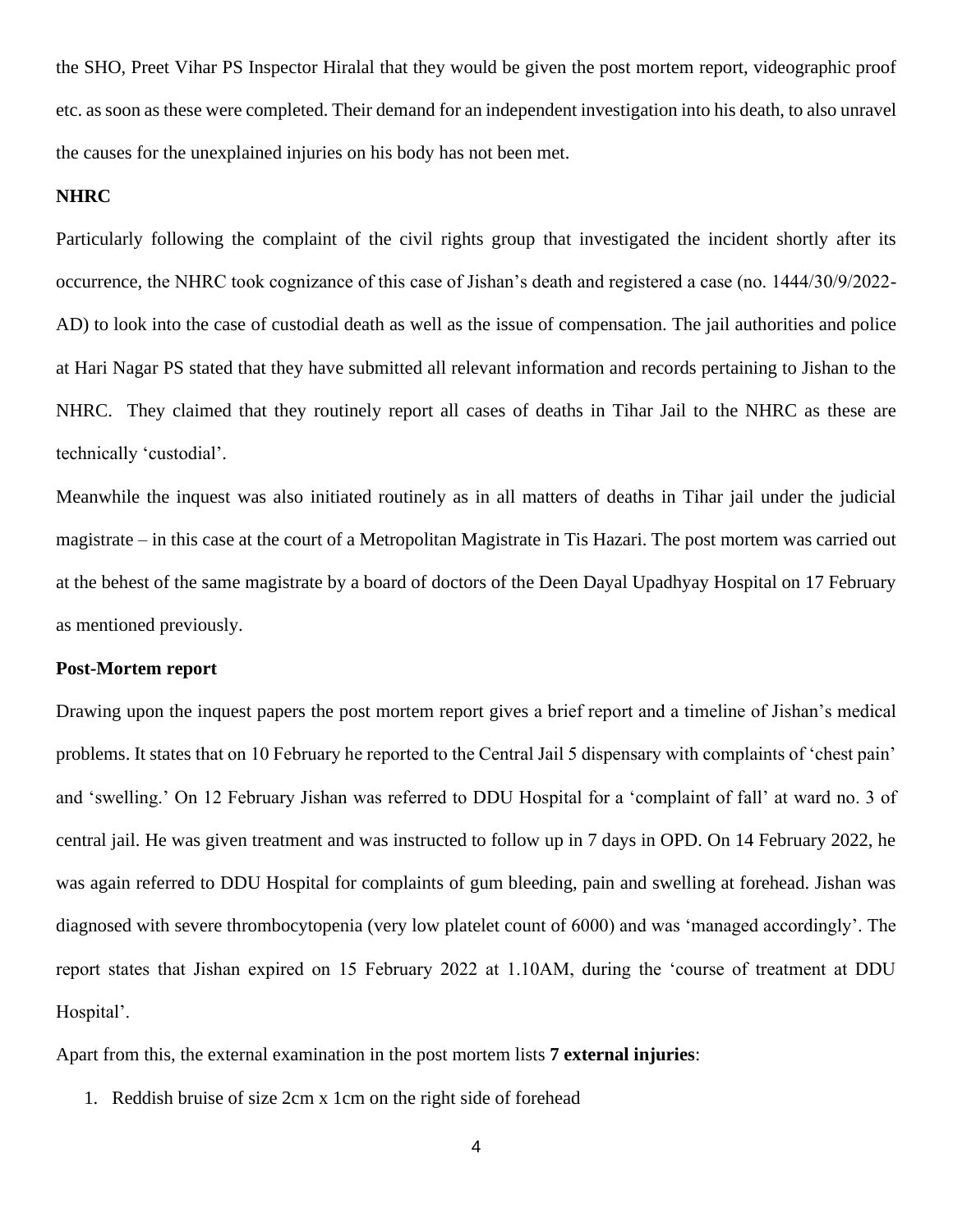- 2. Reddish Bruise of 3cm x 1 cm on left side of the forehead
- 3. Bluish black bruise of size 10cm x 5cm on the right eye
- 4. Reddish bruise of size 5cm x 3cm on the right shoulder
- 5. Reddish bruise of size 10cm x 3cm on the tip of the right shoulder
- 6. Brownish Scabbed abrasion of size 0.5 x 0.3cm on the right lower lip
- 7. Reddish Bruise of size 4cm x 3cm on the left side of chest.

The photos taken of the body by Jishan's family members included these and some other injuries including those on legs, which are not recorded in the PM report. These injuries that are recorded include severe bruises, several on the face apart from other parts of the body. Strangely, the PM report draws no inference after recording all these injuries.

Other than blood in the right and left frontal region of the brain and intra cerebral haemorrhage, no other internal injuries have been listed. No Apparent Distress (NAD) is reported for Ribs and there is no mention of the injuries on his legs. Finally the post mortem report states the cause of death is intra cerebral haemorrhage which it says occurs in cases of low platelet count. It essentially considers Jishan's death as one due to natural causes.

## **Jail authorities**

The version of the jail authorities, three months after the incident, reflects this story substantially. Having submitted the necessary reports to the NHRC, they primarily attributed Jishan's death to his 'drug habit', and 'low platelet count' and their consequences. According to them Jishan had admitted at the time of his arrest in November 2021, that he had been addicted to smack for the past 2 or 3 years. In their version, while in jail, Jishan had complained of headache, chest-ache, ache in the eyes etc. as well as gum pain (prior to his death). These were, they believed, common among drug addicts, and also the result of very 'low platelet count'.

The jail authorities also revealed that when Jishan had been taken to DDU hospital on 12 February with several injuries, he had recorded two different reasons as cause of his injuries when asked about the same at two different places in the course of the hospital visit– at one place he said that he had had a fall, and in another he had recorded that **he had been beaten up inside the jail**. While the jail narrative presented this as a sign of Jishan's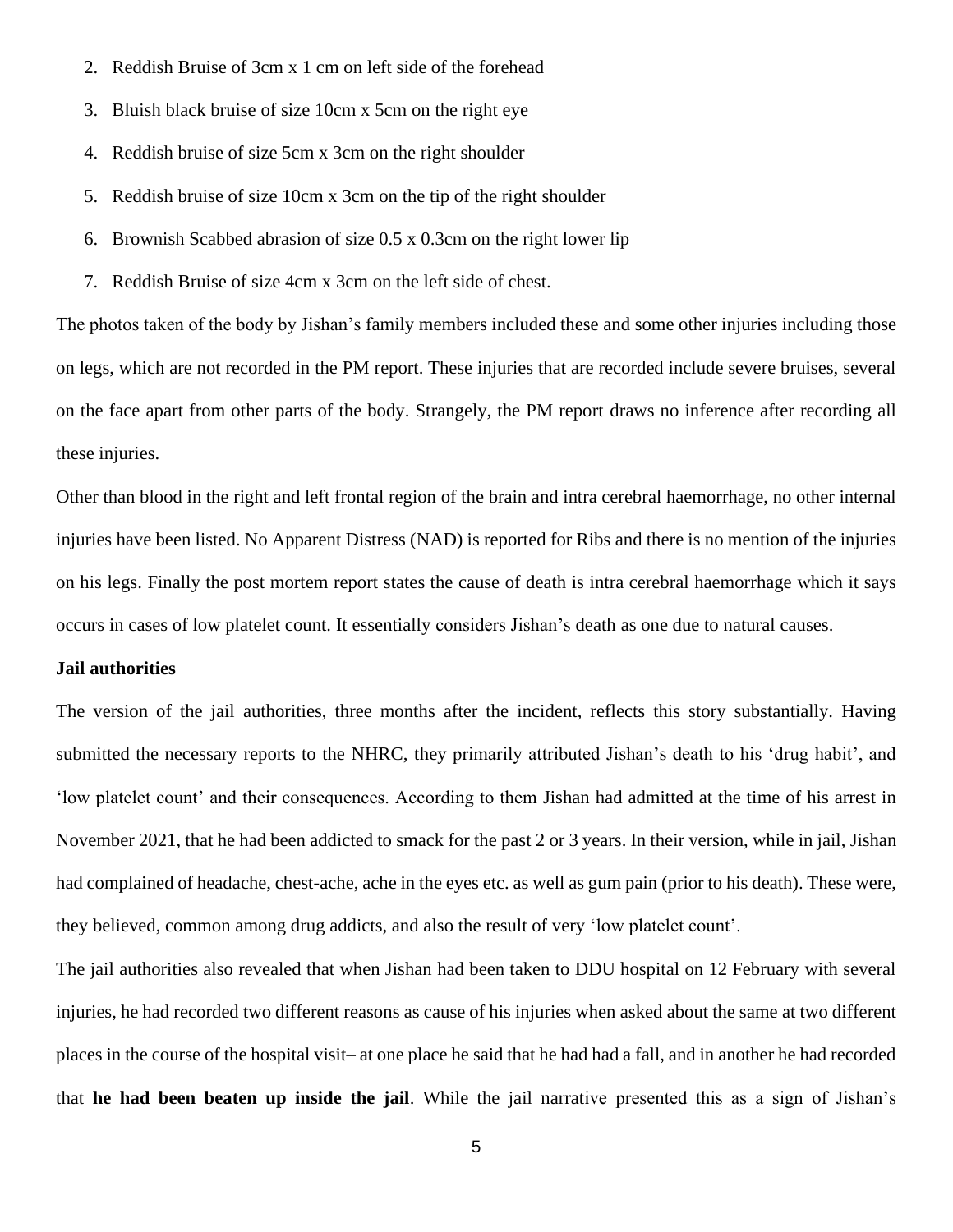inconsistency and lack of clarity it is important to note that it offers another explanation for his injuries. Even though it is unclear if he was beaten by jail officials or by other inmates, it draws attention to the negligence and culpability of jail authorities in whose custody Jishan was. This allegation of violence and beating up by Jishan was not investigated at the time by the jail authorities. The post mortem report merely notes that Jishan's injuries were the result of a fall, and ignores this other explanation and possibility.

#### **Questions**

Some important questions arise from these accounts and from the post mortem report.

- (1) Why has the possibility of Jishan being beaten up prior to his death inside jail not been examined further? This is especially important given the extent and nature of his injuries, many of which have been recorded in the post mortem report and also since Jishan himself is believed to have stated so at least once.
- (2) When Jishan went to DDU Hospital with injuries on 12 February, even if these were then recorded as the result of a 'fall', given that he died due to a fall, how could the inquest report and the post mortem report simply repeat that explanation? If Jishan was suffering from thrombocytopenia on 14 February how could it appear so abruptly and fatally, and platelets plummet so dangerously in the course of one day, leading to a crisis on 14 February itself? If he was unwell, why did the hospital send him back on 12 February given that at least some symptoms of the illness would have manifested themselves at that time too?
- (3) Even if the cause of death imputed by the PMR is correct, how does it account for the number of grave external injuries listed in it, or rule out their role in aggravating and speeding up his death?
- (4) If Jishan was diagnosed as suffering from thrombocytopenia at DDU hospital on 14 February 2022, and his platelet count was actually 6000 (as the inquest report and PMR indicate) this would have been an extremely grave emergency and require very dynamic treatment with blood and platelet transfusion etc. What was done to manage Jishan's situation and what are the details of the medical treatment he received?
- (5) How could the police tell Jishan's family of 'low platelet count' as one of the reasons for his death when they first saw his body on 15 February, before the inquest or the post mortem examination? Is this an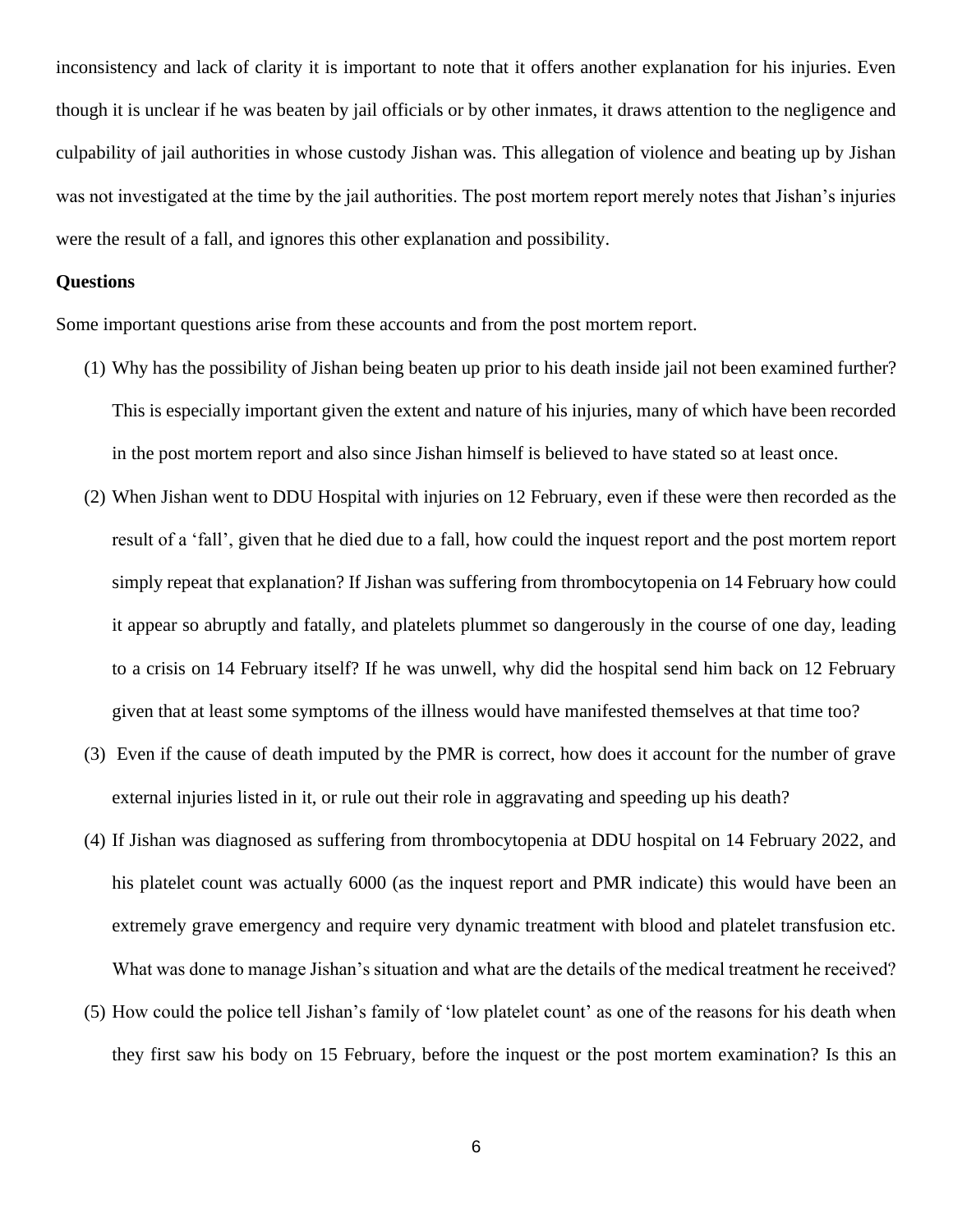explanation a 'natural' cause that has been deliberately put into circulation, to prevent investigation into the violence inflicted upon Jishan in jail?

This tendency to emphasize natural causes or prior disease or drug habit as cause of death that is evident in official and unofficial accounts by state authorities in this case has become amplified in the course of the three months since Jishan's custodial death in Tihar jail. The fact that the family's request for the details of Jishan's medical condition, and treatment, of the months in jail, placed before judicial and executive authorities in March 2022 has not yet been granted, furthers this impression that there is a cover-up of brutal violence in prison and extreme negligence by prison authorities underway.

The Supreme Court in 2015 issued nine guidelines to reduce custodial torture and violence against prisoners. These included the directive to install CCTV cameras in prisons. The [court noted](https://www.livemint.com/Politics/j8miSkDPus1XeyLJVcWZXM/SC-lays-down-guidelines-to-prevent-custodial-torture.html) in its verdict that "CCTV cameras will help go a long way in preventing violation of human rights of those incarcerating in jails. It will also help the authorities in maintaining proper discipline among the inmates and taking corrective measures wherever abuses are noticed." It is unclear whether CCTVs were present in Jail 5 where Jishan was lodged or whether these records will be consulted before the NHRC and the magistrate finally pronounce their judgment. But this case, and the absence of any accountability of prison authorities, the lack of access of any independent agency to the prison, to monitor condition of prisoners or the functioning/ location and working of CCTVs or have access to these records shows that technological fixes (like CCTVs) by themselves cannot lead to a reduction of custodial violence/ violence in prison. As long as prison authorities rather than any independent agency remain in charge of setting these mechanisms up, the narrative (and the location and angle of CCTV cameras) as well as the sources of the NHRC's information, will be in the control of the prison and state authorities. As is threatening to happen in the case of Jishan, violence in jail against undertrials and prisoners, especially the vast majority belonging to impoverished families, could continue unchecked, in view of such lack of official accountability. These connections – between the prison authorities, doctors examining the prisoner in the hospital connected with the jail, doctors conducting post mortem examination in the same hospital, the dependence of the judicial magistrate conducting the inquest on the same informants, the fact